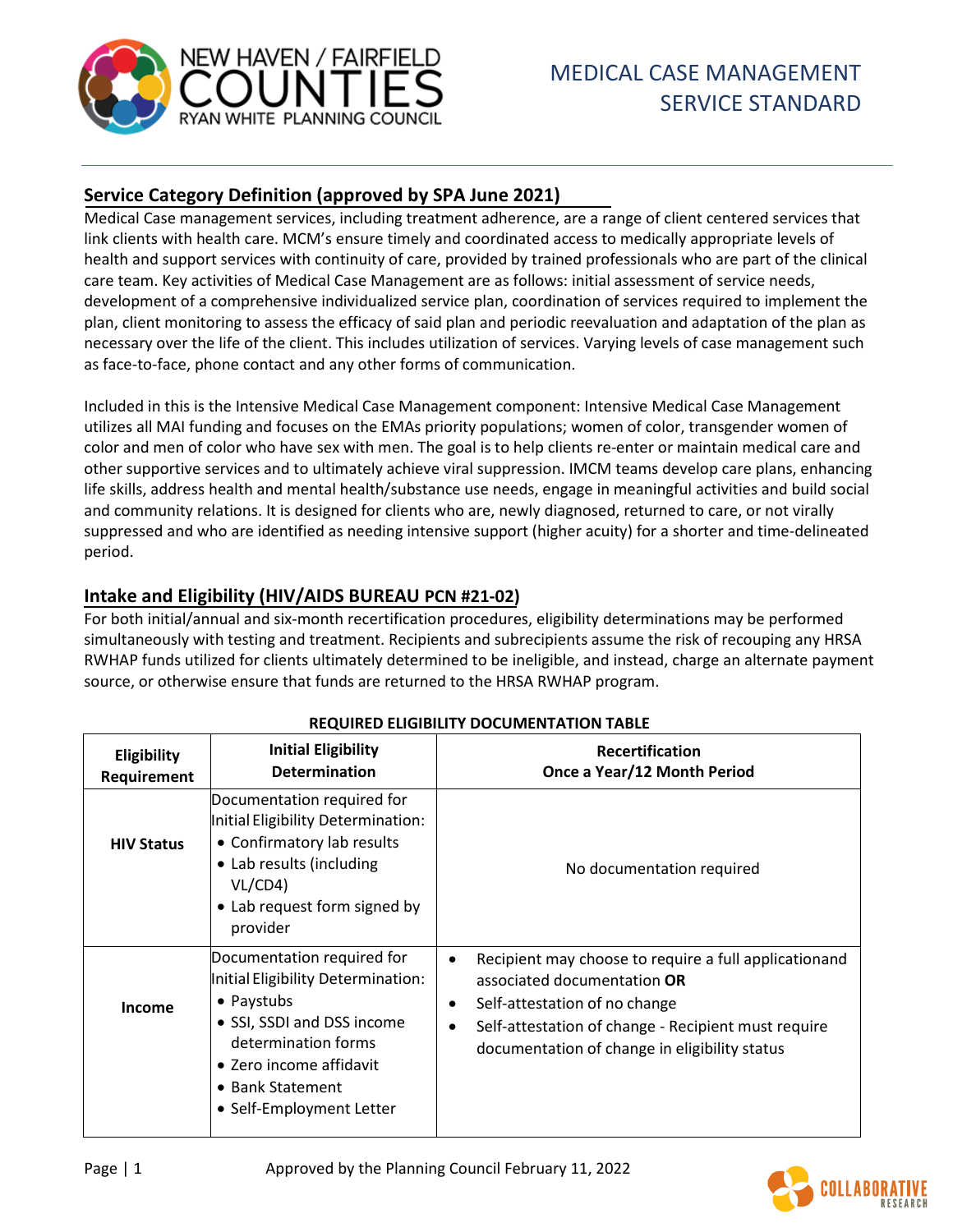

| <b>Residency</b> | Documentation required for<br>Initial Eligibility Determination:<br>• Driver's License/ID<br>• Utility Bill<br>• Medical Bill<br>• Bank Statement<br>• Landlord Letter-Notarized<br>• Copy of Lease/Mortgage<br>• Letter from Shelter<br>• Official Correspondence | $\bullet$<br>$\bullet$ | Recipient may choose to require a full applicationand<br>associated documentation OR<br>Self-attestation of no change<br>Self-attestation of change - Recipient must require<br>documentation of change in eligibility status |
|------------------|--------------------------------------------------------------------------------------------------------------------------------------------------------------------------------------------------------------------------------------------------------------------|------------------------|-------------------------------------------------------------------------------------------------------------------------------------------------------------------------------------------------------------------------------|
|------------------|--------------------------------------------------------------------------------------------------------------------------------------------------------------------------------------------------------------------------------------------------------------------|------------------------|-------------------------------------------------------------------------------------------------------------------------------------------------------------------------------------------------------------------------------|

All agencies are required to have a client intake and eligibility policy on file that adheres to the EMA's eligibility policy. It is the responsibility of the agency to determine and document client eligibility status, as outlined in the Ryan White Part A Eligibility Policy in accordance with HRSA/HAB regulations. Eligibility must be completed at least once every six months.

#### **Eligible clients in the New Haven & Fairfield Counties EMA must**:

- Live in New Haven or Fairfield Counties in Connecticut.
- Have a documented diagnosis of HIV/AIDS.
- Have a household income that is at or below 300% of the federal poverty level.

Services will be provided to all clients without discrimination based on: HIV infection, race, creed, age, sex, gender identity or expression, marital or parental status, sexual orientation, religion, physical or mental handicap, immigrant status, prior medical history, or any other basis prohibited by law.

#### **Guidance on Complying with the Payor of Last Resort Requirement**:

- RWHAP Recipients and Subrecipients must ensure that reasonable efforts are made to use non RWHAP resources whenever possible, including establishing, implementing, and monitoring policies and procedures to identify any other possible payors to extend finite RWHAP funds.
- RWHAP Recipients and Subrecipients must maintain policies and document their efforts to ensure that they assist clients to vigorously pursue enrollment in health care coverage and that clients have accessed all other available public and private funding sources for which they may be eligible.
- RWHAP Recipients and Subrecipients can continue providing services funded through RWHAP to a client who remains unenrolled in other health care coverage so long as there is rigorous documentation that such coverage was vigorously pursued.
- RWHAP Recipients and Subrecipients should conduct periodic checks to identify any potential changes to clients' healthcare coverage that may affect whether the RWHAP remains the payor of last resort and require clients to report any such changes.

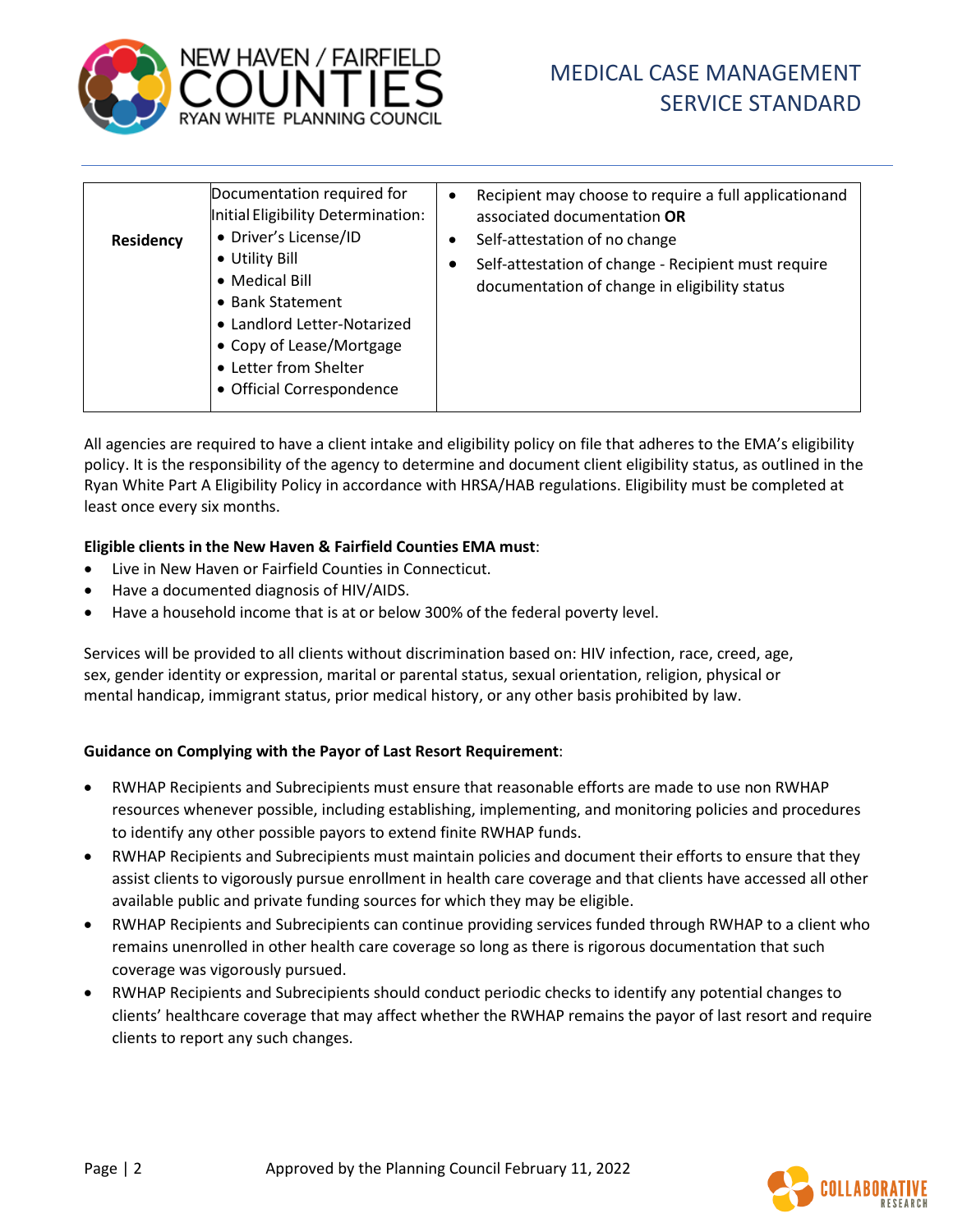

#### **Payor of Last Resort**:

Once a client is eligible to receive RWHAP services, the RWHAP is considered the payor of last resort, and as such, funds may not be used for any item or service to the extent that payment has been made, or can reasonably be expected to be made under:

- 1. Any State compensation program
- 2. An insurance policy, or under any Federal or State health benefits program
- 3. An entity that provides health services on a pre-paid basis

Services will be provided to all Ryan White Part A eligible clients without discrimination on the basis of: HIV infection, race, creed, age, sex, gender identity or expression, marital or parental status, sexual orientation, religion, physical or mental handicap, immigrant status, or any other basis prohibited by law.

### **Personnel Qualifications (including licensure)**

Provide written assurances and maintain documentation showing the medical case management services are provided by trained professionals with the following qualifications:

- A Bachelor's (preferred) in social work from an accredited program; OR
- An Associate degree (preferred) in health or human services field from an accredited program AND two years of paid experience will substitute for the degree; OR
- In lieu of a degree, four years of experience in human services
- Medical Case Managers must receive minimum training requirements per Parts A, B, C, D and participate in training as mandated by Parts A, B, C, D baseline for new MCMs and annually.

#### **Care and Quality Improvement Outcome Goals**

The overall treatment goal of medical case management is to provide care planning and coordination services needed for people living with HIV/AIDS, ensuring access to core and support services that will enable medical adherence and stability for each individual client.

Clinical Quality Improvement outcome goals for Medical Case Management Services are:

- 90% of clients receiving medical case management services are actively engaged in medical care as documented by at least one medical visit in each 6-month period.
- 90% of clients are virally suppressed as evidenced by the last viral load test within the measurement year (<200 copies/mL) as documented in the reporting system

| HRSA/HAB Performance Measure: Viral Suppression (NQF#: 2082)   |                                                                                                                                                                                                  | <b>GOAL</b> |
|----------------------------------------------------------------|--------------------------------------------------------------------------------------------------------------------------------------------------------------------------------------------------|-------------|
| <b>STANDARD/MEASURE</b>                                        | <b>AGENCY RESPONSIBILITY</b>                                                                                                                                                                     |             |
| Clients are virally suppressed.                                | Documentation that the client is virally suppressed<br>within as evidenced by the last viral load test within the<br>measurement year (<200 copies/mL) as documented in<br>the reporting system. | 90%         |
| <b>HRSA/HAB Performance Measure: Gap in HIV Medical Visits</b> |                                                                                                                                                                                                  |             |

#### **Service Standards and Goals**

Page | 3 Approved by the Planning Council February 11, 2022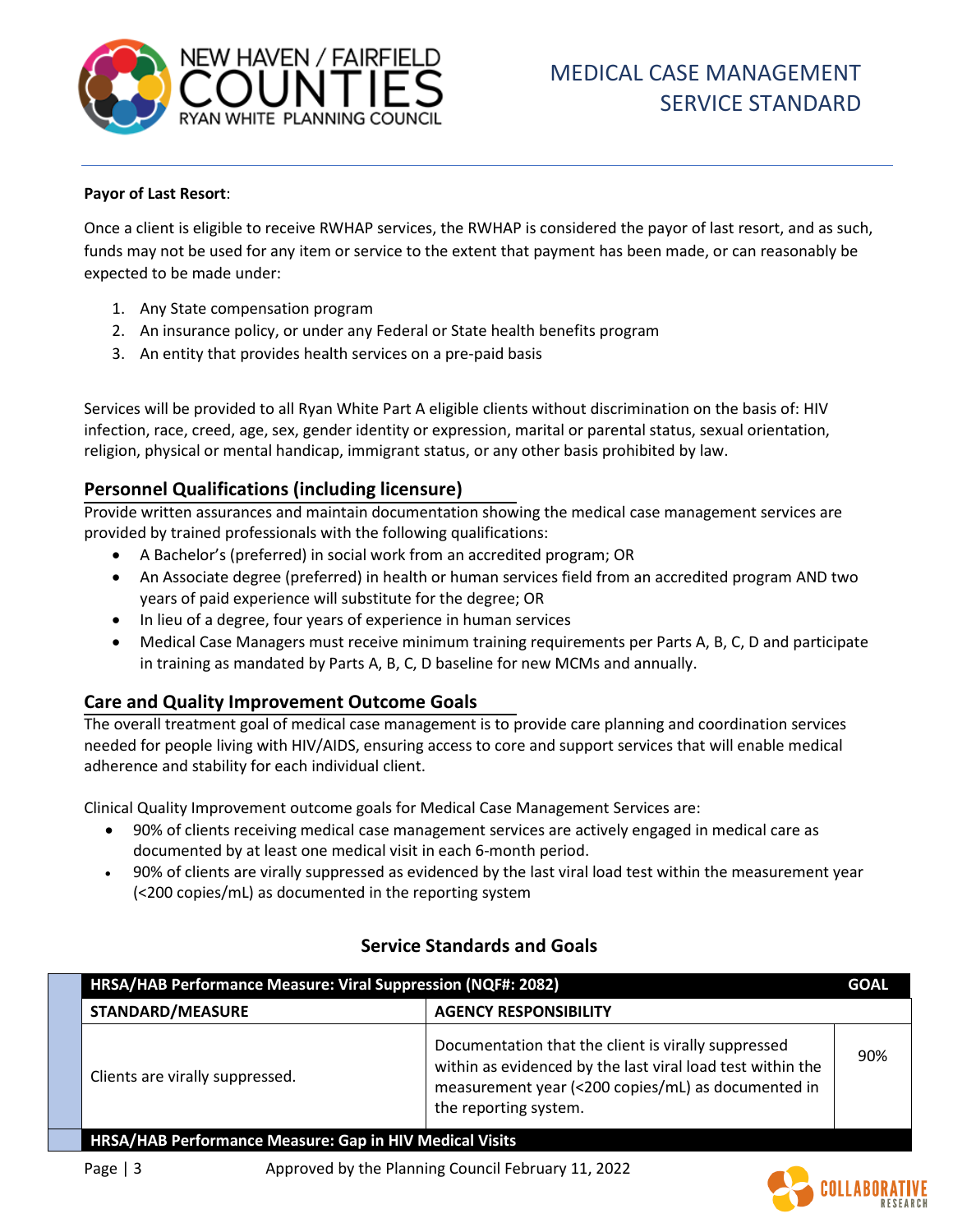

| STANDARD/MEASURE                                                                                                                                                                      | <b>AGENCY RESPONSIBILITY</b>                                                                                                                                                                                                                                                                             |      |
|---------------------------------------------------------------------------------------------------------------------------------------------------------------------------------------|----------------------------------------------------------------------------------------------------------------------------------------------------------------------------------------------------------------------------------------------------------------------------------------------------------|------|
| Client with a diagnosis of HIV who did not have<br>a medical visit in the last 6 months of the<br>measurement year.                                                                   | Documentation of medical visit history evident in client<br>chart.                                                                                                                                                                                                                                       | 90%  |
| HRSA/HAB Performance Measure: HIV Medical Visit Frequency                                                                                                                             |                                                                                                                                                                                                                                                                                                          |      |
| STANDARD/MEASURE                                                                                                                                                                      | <b>AGENCY RESPONSIBILITY</b>                                                                                                                                                                                                                                                                             |      |
| Documentation that the client who had at<br>least one medical visit in each 6-month period<br>of the 24-month measurement period with a<br>minimum of 60 days between medical visits. | Documentation of medical visit history evident in client<br>chart.                                                                                                                                                                                                                                       | 90%  |
|                                                                                                                                                                                       | HRSA/HAB National Program Monitoring Standards for RWHAP Part A: Section B: Core Medical Services                                                                                                                                                                                                        |      |
| <b>STANDARD/MEASURE</b>                                                                                                                                                               | <b>AGENCY RESPONSIBILITY</b>                                                                                                                                                                                                                                                                             |      |
| Documentation that service providers are<br>trained professionals, either medically<br>credentialed persons or other health care staff<br>who are part of the clinical care team.     | Provide written assurances and maintain<br>documentation showing that medical case management<br>services are provided by trained professionals who are<br>either medically credentialed or trained health care<br>staff and operate as part of the clinical care team.                                  |      |
| New medical case management clients receive<br>an initial assessment within five (5) business<br>days of enrollment/intake.                                                           | Documentation of initial assessment is completed<br>within five (5) business days and is included in the client<br>chart for the measurement year.                                                                                                                                                       |      |
| Clients have a completed comprehensive<br>individual care plan within ten (10) business<br>days of initial assessment.                                                                | Documentation of completed comprehensive individual<br>care plan within ten (10) business days and is included<br>in the client chart for the measurement year.                                                                                                                                          | 100% |
| Clients receive coordinated referrals and<br>information for services required to<br>implement the care plan.                                                                         | Documentation of referrals and service coordination<br>are noted in the client chart in the measurement year.                                                                                                                                                                                            |      |
| Clients are continuously monitored to assess<br>the efficacy of their individual care plan.                                                                                           | Documentation of continuous monitoring to assess the<br>efficacy of the care plan is evident in the client<br>chart/progress notes, etc.                                                                                                                                                                 |      |
| Case managers are documenting types of<br>services provided, types of<br>encounters/communication, duration, and<br>frequency of the encounters.                                      | Maintain client records that include the required<br>elements for compliance with contractual and Ryan<br>White programmatic requirements, including required<br>case management activities such as services and<br>activities, the type of contact, and the duration and<br>frequency of the encounter. | 100% |

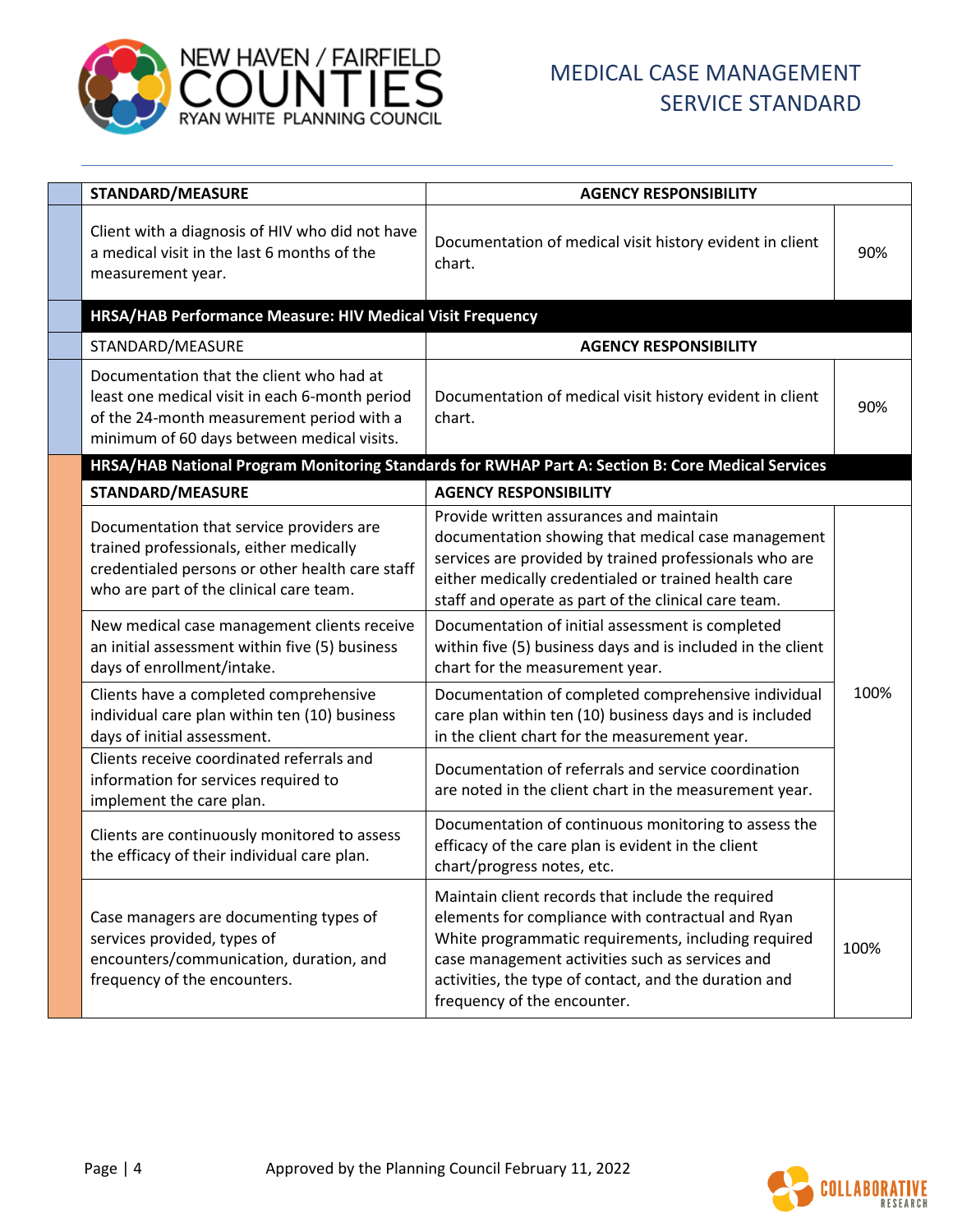

| Document client services provided, such as:<br>Client-centered services that link clients with<br>health care, psychosocial, and other services<br>and assist them to access other public and<br>private programs for which they may be<br>eligible. Also include coordination and follow<br>up of medical treatments, ongoing assessment<br>of client's and other key family members'<br>needs and personal support systems such as<br>treatment adherence counseling and client-<br>specific advocacy. |                                                                                                                                                                                                                             |      |
|----------------------------------------------------------------------------------------------------------------------------------------------------------------------------------------------------------------------------------------------------------------------------------------------------------------------------------------------------------------------------------------------------------------------------------------------------------------------------------------------------------|-----------------------------------------------------------------------------------------------------------------------------------------------------------------------------------------------------------------------------|------|
| services.                                                                                                                                                                                                                                                                                                                                                                                                                                                                                                | New Haven/Fairfield Counties EMA RWHAP Part A Program Monitoring Standards for Medical Case Management                                                                                                                      |      |
| <b>STANDARD/MEASURE</b>                                                                                                                                                                                                                                                                                                                                                                                                                                                                                  | <b>AGENCY RESPONSIBILITY</b>                                                                                                                                                                                                |      |
| All Ryan White services not covered by Title<br>XIX or another medical insurer must have<br>documentation to indicate the service(s)<br>provided are not allowable under the health<br>plan.                                                                                                                                                                                                                                                                                                             | Maintain documentation showing all Ryan White<br>services not covered by Title XIX or another medical<br>insurer must have documentation to indicate the<br>service(s) provided are not allowable under the health<br>plan. | 100% |
| Define role expectations and tasks of the MCM<br>with signed job descriptions clearly defining<br>roles of staff members with HIPAA<br>acknowledgement forms signed in MCM HR<br>file.                                                                                                                                                                                                                                                                                                                   | Maintain documentation showing defined role<br>expectations and tasks of the MCM with signed job<br>descriptions clearly defining roles of staff members with<br>HIPAA acknowledgement forms signed in MCM HR file.         | 100% |
| New MCM clients are linked to medical care.                                                                                                                                                                                                                                                                                                                                                                                                                                                              | Documentation that the client had at least one medical<br>visit, viral load, or CD4 test within the measurement<br>year as documented in the reporting system.                                                              | 90%  |
| Clients will have an acuity scale completed and<br>documented, reflecting their current acuity<br>level.                                                                                                                                                                                                                                                                                                                                                                                                 | Documentation of acuity scale is included in the chart of<br>all clients in the measurement year.                                                                                                                           | 100% |
| Clients have their individual care plans<br>updated two or more times, at least three<br>months apart.                                                                                                                                                                                                                                                                                                                                                                                                   | Documentation that the individual care plan is updated<br>two or more times, at least three months apart.                                                                                                                   | 90%  |
| Case closure protocol                                                                                                                                                                                                                                                                                                                                                                                                                                                                                    | Documentation that agency followed case closure<br>protocol.                                                                                                                                                                | 100% |
| A discharge summary (for all reasons) must be<br>placed in each client's chart within 72 hours of<br>discharge.                                                                                                                                                                                                                                                                                                                                                                                          | Closed charts will contain a discharge summary and of<br>those closed charts will have a documented a summary<br>within 72 hours of discharge.                                                                              | 90%  |